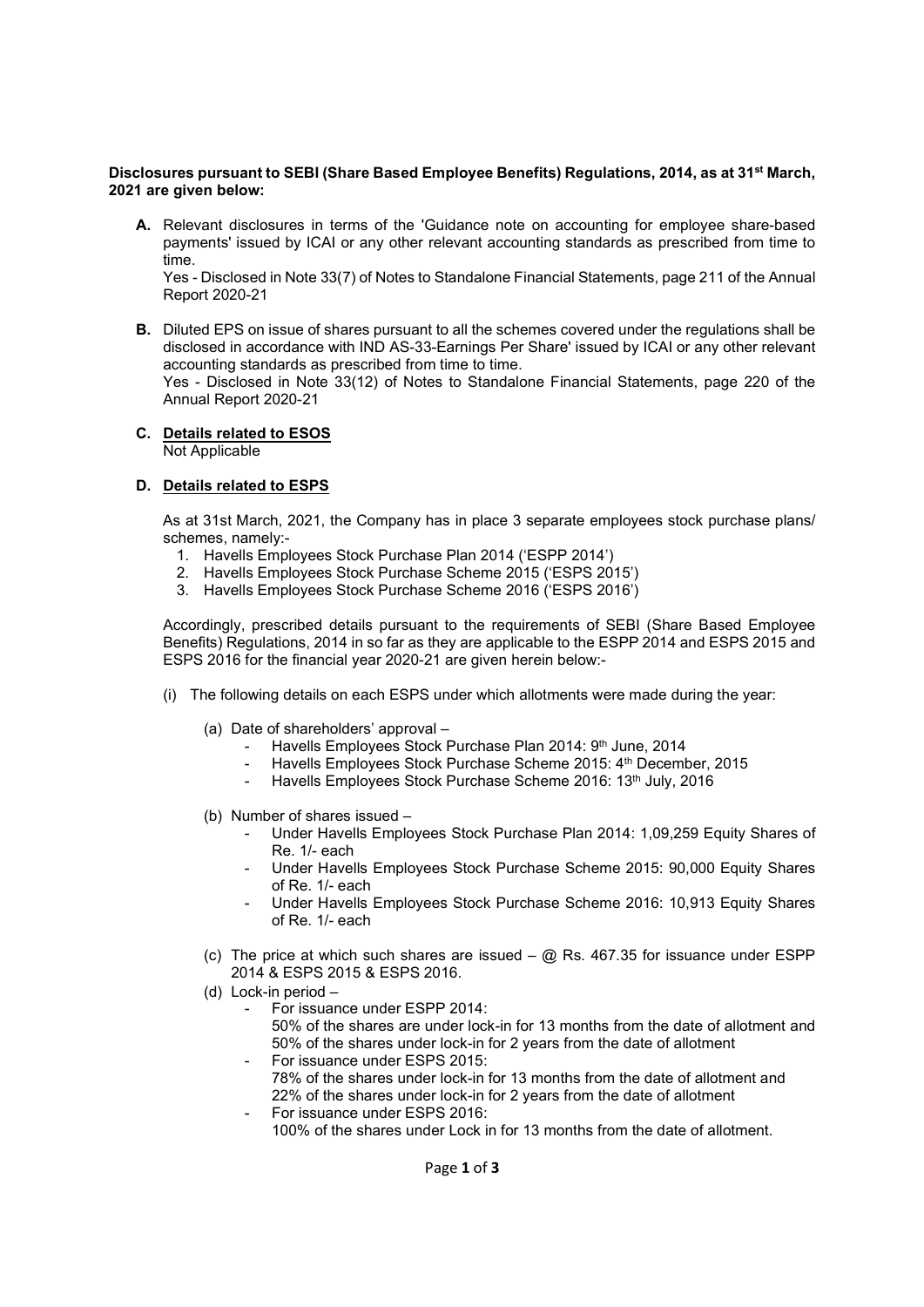(ii) The following details regarding allotment made under each ESPP/ESPS, as at the end of the year:

| Particulars                                            | <b>ESPP 2014</b>                                          | <b>ESPS 2015</b>                                               | <b>ESPS 2016</b>                                               |
|--------------------------------------------------------|-----------------------------------------------------------|----------------------------------------------------------------|----------------------------------------------------------------|
| The details of the<br>number of shares<br>issued under | 1,09,259 Equity<br>Shares were<br>issued under            | 90,000 Equity Shares<br>were issued under<br>ESPS 2015 for the | 10,913 Equity Shares<br>were issued under<br>ESPS 2016 for the |
|                                                        | ESPS 2014 for<br>the benefit<br>entitlement of<br>2019-20 | benefit entitlement of<br>2019-20                              | benefit entitlement of<br>2019-20                              |
| The price at which                                     | Rs. 467.35                                                | Rs. 467.35                                                     | Rs. 467.35                                                     |
| such shares are                                        |                                                           |                                                                |                                                                |
| issued.                                                |                                                           |                                                                |                                                                |
| Employee-wise                                          |                                                           |                                                                |                                                                |
| details of the shares                                  |                                                           |                                                                |                                                                |
| issued to;                                             |                                                           |                                                                |                                                                |
| (i)<br>senior                                          |                                                           |                                                                |                                                                |
| managerial                                             | Allotment made to                                         | Allotment made to 2                                            | Allotment made to<br>- 5                                       |
| personnel;                                             | 100 Employees.                                            | Employees.                                                     | Employees.                                                     |
| (ii) any other                                         |                                                           |                                                                |                                                                |
| employee who                                           |                                                           |                                                                |                                                                |
| is issued                                              |                                                           |                                                                |                                                                |
| shares in any                                          |                                                           | 1. Shri Rajesh Kumar Gupta                                     | 1. Mukul Saxena(EXECUTIVE<br>VICE PRESIDENT) -2503             |
| one year                                               |                                                           | (Whole time Director                                           | 2. Saurabh Goel (PRESIDENT)                                    |
| amounting to                                           | None.                                                     | (Finance) and Group CFO)<br>$-60,000$                          | $-3111$                                                        |
| 5% or more                                             |                                                           | 2. Shri Rajiv Goel (Executive                                  | 3. Vivek Yadav (SENIOR VICE                                    |
| shares issued                                          |                                                           | Director) $-30,000$                                            | PRESIDENT) -2267<br>4. Shashi Arora(CEO Lloyd) -               |
| during that                                            |                                                           |                                                                | 2578                                                           |
| year*; (*As a %                                        |                                                           |                                                                | 5. Shrikar Pandit (SENIOR                                      |
| of respective                                          |                                                           |                                                                | VICE PRESIDENT) - 454                                          |
| ESPS for 1                                             |                                                           |                                                                |                                                                |
| respective FY)                                         |                                                           |                                                                |                                                                |
| (iii) identified                                       |                                                           |                                                                |                                                                |
| employees                                              |                                                           |                                                                |                                                                |
| who were                                               |                                                           |                                                                |                                                                |
| issued shares                                          |                                                           |                                                                |                                                                |
| during any one                                         |                                                           |                                                                |                                                                |
| year equal to                                          |                                                           | None.                                                          | None.                                                          |
| or exceeding                                           | None.                                                     |                                                                |                                                                |
| 1% of the<br>issued capital                            |                                                           |                                                                |                                                                |
| of the company                                         |                                                           |                                                                |                                                                |
| at the time of                                         |                                                           |                                                                |                                                                |
| issuance;                                              |                                                           |                                                                |                                                                |
| Consideration                                          |                                                           |                                                                |                                                                |
| received against the                                   | Rs. 5,10,62,194                                           | Rs. 4,20,61,500                                                | Rs. 51,00,191                                                  |
| issuance of shares, if                                 |                                                           |                                                                |                                                                |
| scheme is                                              |                                                           |                                                                |                                                                |
| implemented directly                                   |                                                           |                                                                |                                                                |
| by the company                                         |                                                           |                                                                |                                                                |
| Loan repaid by the                                     | <b>NIL</b>                                                | Rs. 4,20,61,500                                                | Rs. 51,00,191                                                  |
| Trust during the year                                  |                                                           |                                                                |                                                                |
| from exercise price                                    |                                                           |                                                                |                                                                |
| received                                               |                                                           |                                                                |                                                                |